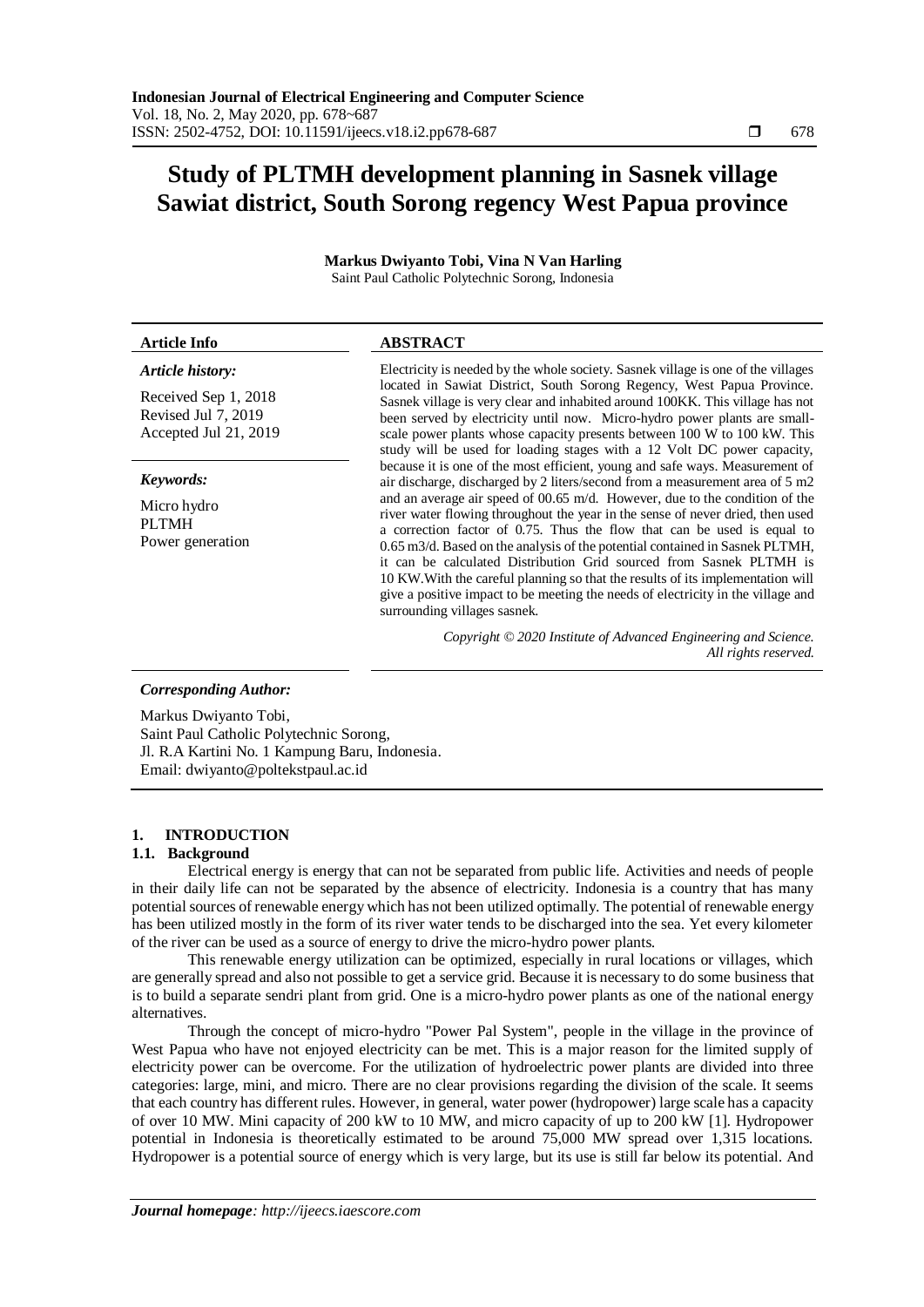679

the potential is estimated at 34,000 MW, could be developed for power plants with a large enough capacity, 100 MW [2].

Micro-Hydro Power Plant is one of the concepts of power plants that produced by small-scale hydropower [3]. Where through this concept, the water flow is slightly revised and meet the criteria of "Power Pal System" that will generate electricity, which then supply to consumers. The application of the concept of micro-hydro power, can be useful for people who live in the village and have a good enough water potential, thus providing a solution for the supply of electricity in the region. Through the concept of "power microhydro pal system '', people in the village who until now have not enjoyed minimal lighting or electricity can be met.

## **1.2. Formulation of the problem**

Sasnek village is one of the villages located in Sawiat District, South Sorong Regency, West Papua Province. The village consists of  $\pm$  170 KK and is one of the remote villages, which until now have not been able to enjoy the use of electricity. So often people in this village feel the unfairness of the policy electrify PLN in Papua, because until now the village could not be energized electrical power source PLN. Sasnek Village have three (3) waterfall flow sources, which basically have the capacity if used to generate electricity [4-5]. This is the main reason for researchers to be able to contribute knowledge by conducting studies and studies on the development of PLTMH in the Sasnek village, Sawiat District South Sorong Regency, West Papua Province. The results of this study will be used as the material implementation of PLTMH development in the village. This study will assess the maximum limit,

# **1.3. Purpose and objectives**

The purpose and objective of this study is to study planning in setting up a system of electrical energy by utilizing the potential water energy available in Sasnek Village, located in the Sawiat District, South Sorong Regency, West Papua Province. So that in the future implementation of the PLTMH construction, can provide direct benefits to the village Sasnek, in order to increase economic productivity and the survival of the Sasnek village communities.

## **2. THE PURPOSED METHOD**

The method used in this study is the measurement of water flow [6], by measuring the river surface area, and the speed of the river flow. To obtain the area can be calculated using the following formula:

$$
X_{average} = \frac{\sum x}{n} \tag{1}
$$

So that

$$
A \left( Area \right) = X_{average} \times L \tag{2}
$$

Whereas for river speed measurement (v), previously calculated the average travel time with the formula as follows:

$$
t_{average} = \frac{\sum t}{n}
$$
 (3)

so v is obtained:  $(t_0 - t_1)$ 

$$
v = \frac{s}{t_{average}} \tag{4}
$$

Where *s* is the distance of the river.

After the area and speed of the river are known, the amount of discharge in the river is calculated by the following formula:

$$
Q = A x V \quad (m^3/sekon) \tag{5}
$$

While to increase the electrical power produced by the MHP in this study the researchers used the method of increasing head height. The application is by damming the upstream of the river by building a small dam, so that the total fall height (head) of the plant installation system can be increased, and how much the height of the fall (head) can be increased depending on the size and height of the dam that was built.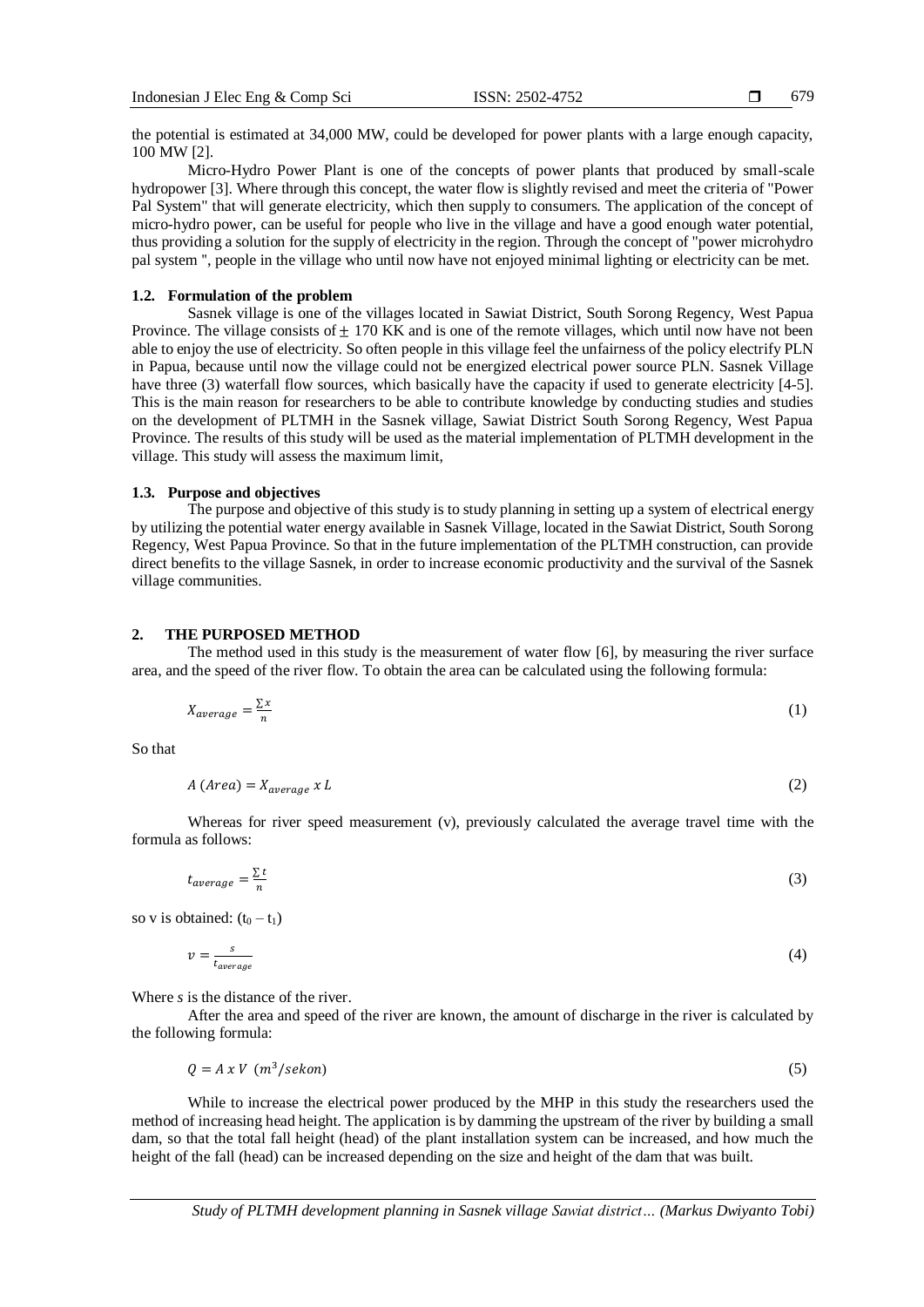## **3. RESEARCH METHOD**

# **3.1. Stages Research**

Stages performed in this study is described in the flowchart in Figure 1.



Figure 1. Flow Research

#### **3.2. Research sites**

The location of this research take place Sasnek Village Sawiat District South Sorong Regency, West Papua Province, where this village has a number of about 170 kk.

#### **3.3. Prototype Design of PLTMH**

The following design prototype design of PLTMH shown in Figure 2.



Figure 2. The design of the prototype design for PLTMH

To design the prototype of PLTMH used as a water pump pressure (like a waterfall), water as a source of energy, turbine and dynamo DC. Following the steps of the design of the prototype [7-9].

## **3.3.1. Design Layout**

Design the location or position of pumps, turbines, DC motors, batteries, inverter and the load. Board modules that will be used as a place to put circuits made of mica and iron measuring 3 x 3. The size of the mica board as a series laying container and iron box as a frame work table is as follows:

| Table of iron box | $= 50 \times 100$ cm         |
|-------------------|------------------------------|
| Long Boards Mika  | $= 100 \times 50 \text{ cm}$ |
| Width Boards Mika | $= 50 \times 100$ cm         |
| high Board Mica   | $= 100$ cm                   |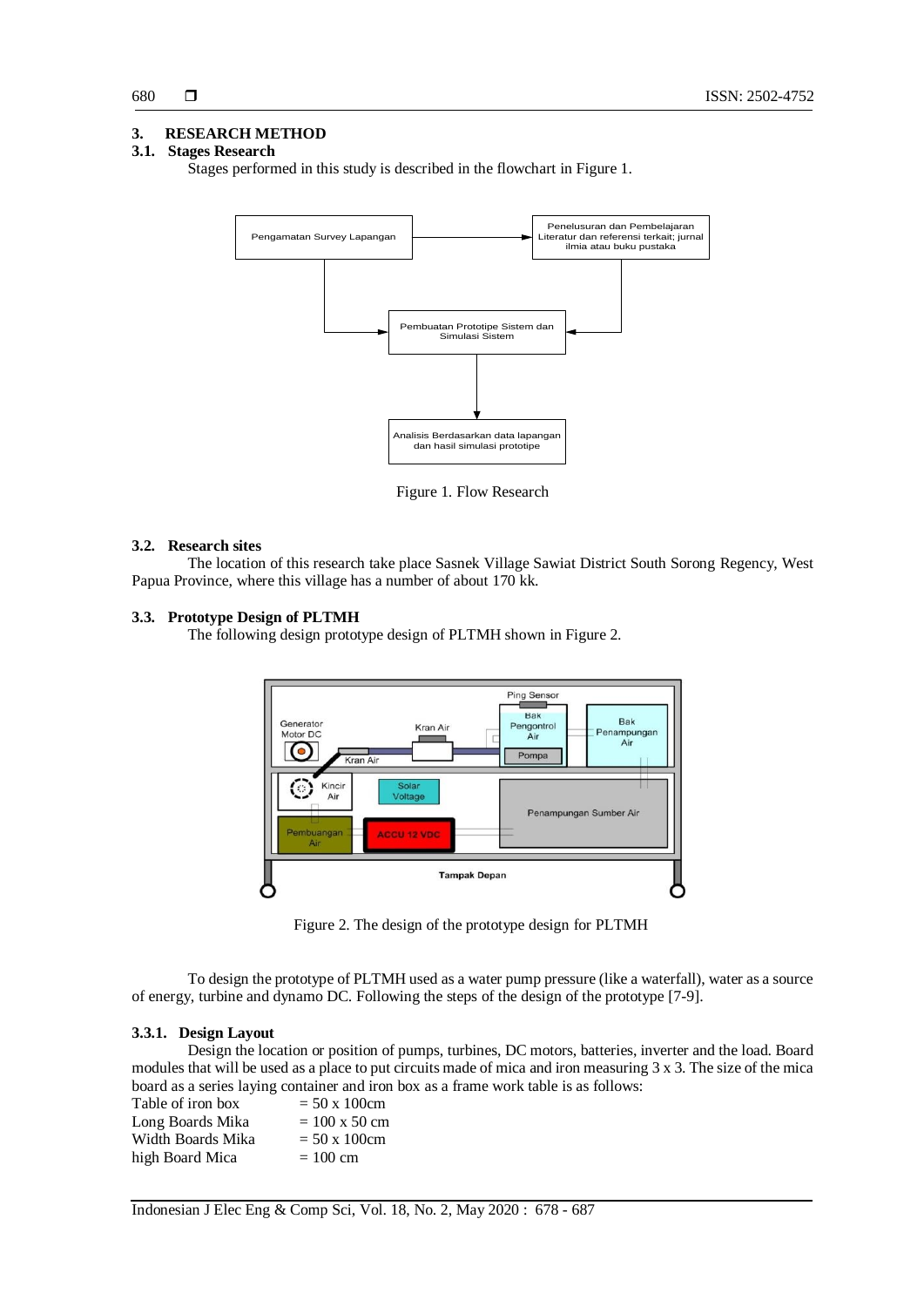#### **3.3.2. Design Place**

The design of the prototype container is made in two parts in the form of boxes/cabinets, namely [10-15]:

**Block I / Floors 1**: Consists of Bak precipitator, Valae control 1, the channel carrier, Valve control 2, like tranquilizers, rapid pipe (penstock), DC 12 Volt alternator dynamo, arduino control system and the motor driver, as well as the height of the sensor measuring circuit water level.

**Block II / 2**: Sump water, aquarium pump engines, Accu, dap pump turbine engines and auxiliary motor.

For the control circuit will be installed separately on a module using mica, the control circuit, shown in Figure 3, consists of the components of the electrical panel.



Figure 3. Control circuit

## **4. RESULT AND DISCUSSION**

## **4.1. Regional Placement Location**

Locations PLTMH being on the river, located in the village Sasnek Sasnek, PLTMH Sasnek obtained by utilizing the height difference (head) and flow rates of the river, where the river sasnek River is one of the region Kampung Sasnek, Sawiat District.

#### **4.2. Socio-Economic Conditions**

## **4.2.1. Community Livelihood**

Livelihood of the people can be divided into two groups of people living in the capital districts and communities living around the suburban capital of the district. People living around the capital, in general there who worked as a civil servant, seasonal traders and fishermen. While people living in rural areas in general, farmers, ranchers, fishermen etc. The average income of people who work as farmers and ranchers and nelayanper average day 100,000, - 250,000 per household, while others variation according to their own profession.

#### **4.2.2. Infrastructure Condition**

The area of infrastructure development in the District Sawiat, as indicated by the increase in people's houses, besides followed by the development of supporting facilities such as road repairs and so forth. It occurs significantly after the establishment of the District Sawiat.

#### **4.2.3. Electrification Conditions**

Eletrifikasi conditions in the study area until time the electricity is not yet available permanen. As for electrity in the study area only from the generator (genset) and Solar Cells owned by individuals or groups scarecrow / specific oraganisasi. It cause meeting electricity needs in the study area is the main requirement, which until now has not been perceived by the public. The existence of the electrical energy produced by the generator are individually owned experiencing problems in operation, otherwise it will not be able to operate for 24 hours, the high price of fuel oil in the region, reaching Rp. 22,000, - 25,000 per liter, is a major obstacle to the electrification conditions in this region, in addition to the issue of accessibility.

# **4.3. Hydraulic Potential and Plant Capacity**

# **4.3.1. Water Discharge Measurement**

The area around the location of the PLTMH are in areas that have a fairly high level of rainfall [16]. Additionally, supported by the local community information that existing river flows throughout the year, so that the availability of water is maintained. To find out how big the river flow measurements [17-19]. The first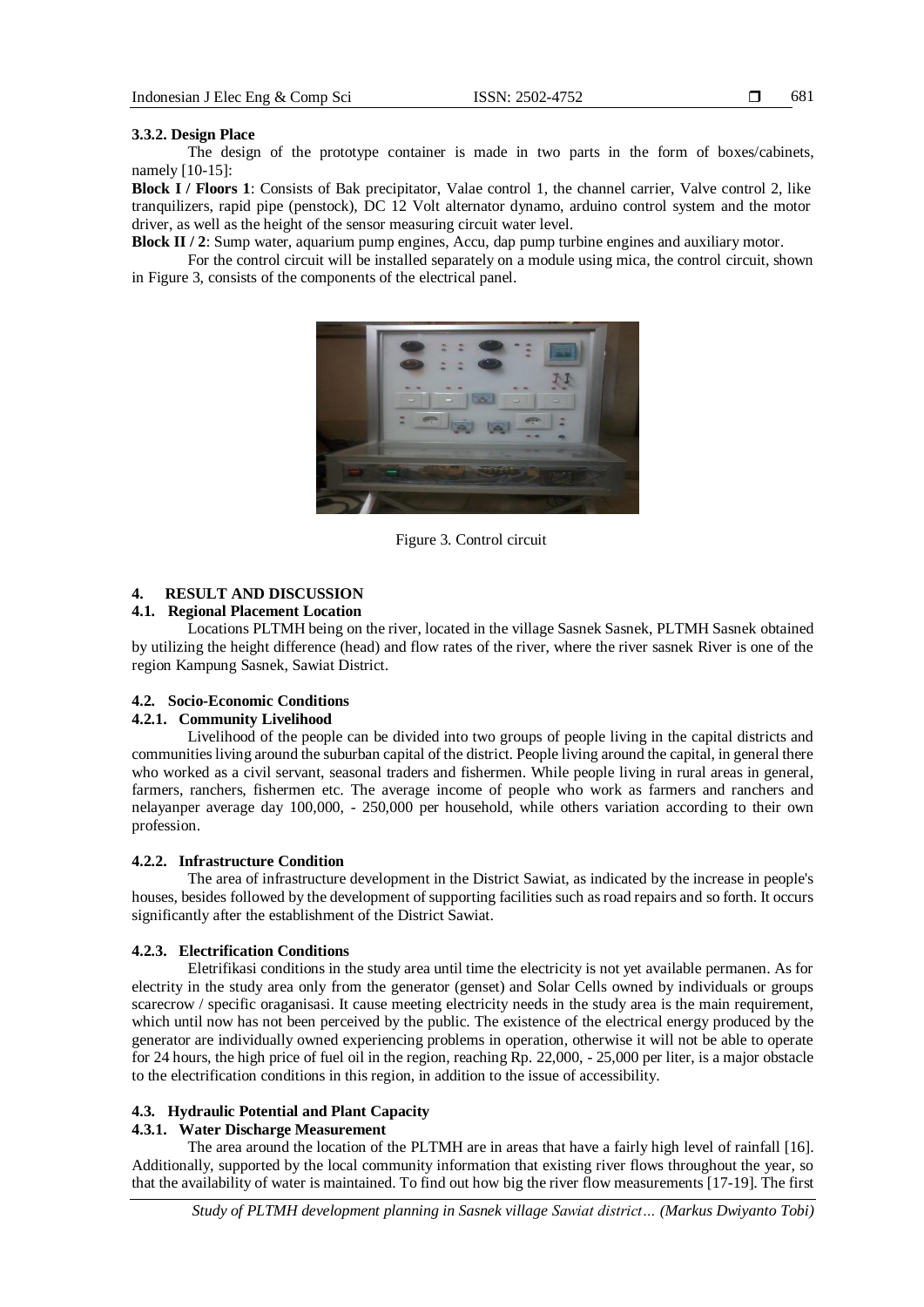step is to choose the location of the measurement taking into account the criteria for discharge measurements, once the location of the measurement followed by measurement of river water discharge.

#### **4.3.2. Different High Measurement**

The height difference is measured by using a Handheld Level and Analog Altimeter which has a high accuracy rate. Head count of the water level in the tub recana tranquilizers (forebay) to the level of water in the home plan generator (power house), the importance of the size of the head is 3 meters.

#### **4.3.3. Hydraulic Potential**

Hydraulic potential is the potential energy generated by water pressure due to gravity. Micro-hydro energy potential available in nature is a hydraulic potential (Ph) in the form of potential energy. The amount is determined by the hydraulic potential of the discharge (Q) and a height / tilt sutau river or head (H). Mathematically can be described in the equation:

$$
Ph = gx Q x H
$$
 (6)

Where:

Ph : Potential Hydraulic, kW

- g : Gravity,  $m / sec<sup>2</sup>$
- Q : Water discharge,  $1/$  sec
- h : Tilt / head, meter

#### **4.3.4. Power Generating Capacity**

Not all the energy held in the form of hydraulic potential can be converted into electricity. At the time of the conversion of potential energy into electrical energy part of the energy will be lost as losess. In addition the amount of energy that can be obtained depends on the magnitude of the efficiency of turbine and generator that can be used. However, as a simple baseline power capacity can be calculated by the following equation:

$$
\mathbf{1} \mathbf{C} \mathbf{I} \mathbf{I}
$$

Where:

pill : power capacity revault, kW

Ph : Potential hydraulic, kW

nt : The total efficiency,%

ɳt price was set at 76% is taken from the theory losess on PLTMH. Thus the results of the initial calculation of PLTMH Sawiat power capacity can be seen in the Table 1.

|    | able 1. Fower Capacity Estimation FLTMH Sashek Vinage |        |                |        |
|----|-------------------------------------------------------|--------|----------------|--------|
| No | Parameter                                             | Symbol | Unit           | Value  |
|    | debit                                                 |        | Liter / $Sec$  |        |
| 2. | Head                                                  | н      | meter          |        |
| 3. | gravitation                                           | G      | Meter / detik2 | 9.8    |
| 4. | efficiency Total                                      |        | %              | 75%    |
|    | Power capacity                                        | pill   | kw             | 10,000 |

Table 1. Power Capacity Estimation PLTMH Sasnek Village

#### **4.4. Facility Design**

**4.4.1. Plans Weir (Weir)**

Dam is part of the civil construction built spanning the river that serves to raise the level of air. Bendung also functions as a regulator of the amount of water needed generators.

Dam building equipped with wings and door drain to clean sediment which accumulates in the bottom of the weir. The forces into consideration in the design of the weir is grinding style, the style press downward, gravity, seismic force, power sliding and hydrostatic force.

#### **4.4.2. Tapper Channel Plan (Intake)**

Tapper channel known as the intake structure is a building made of stone foundation partner in plaster with a wide rectangulardengan form in accordance with the needs of the water used.

If the condition of the dammed river water is very much rubbish then this building must be equipped with a filter made of steel strip or begel which will serve to filter or filters. Intake can be built on the left or

 $\text{Pel} = \eta \text{ t } \text{Ph}$  (7)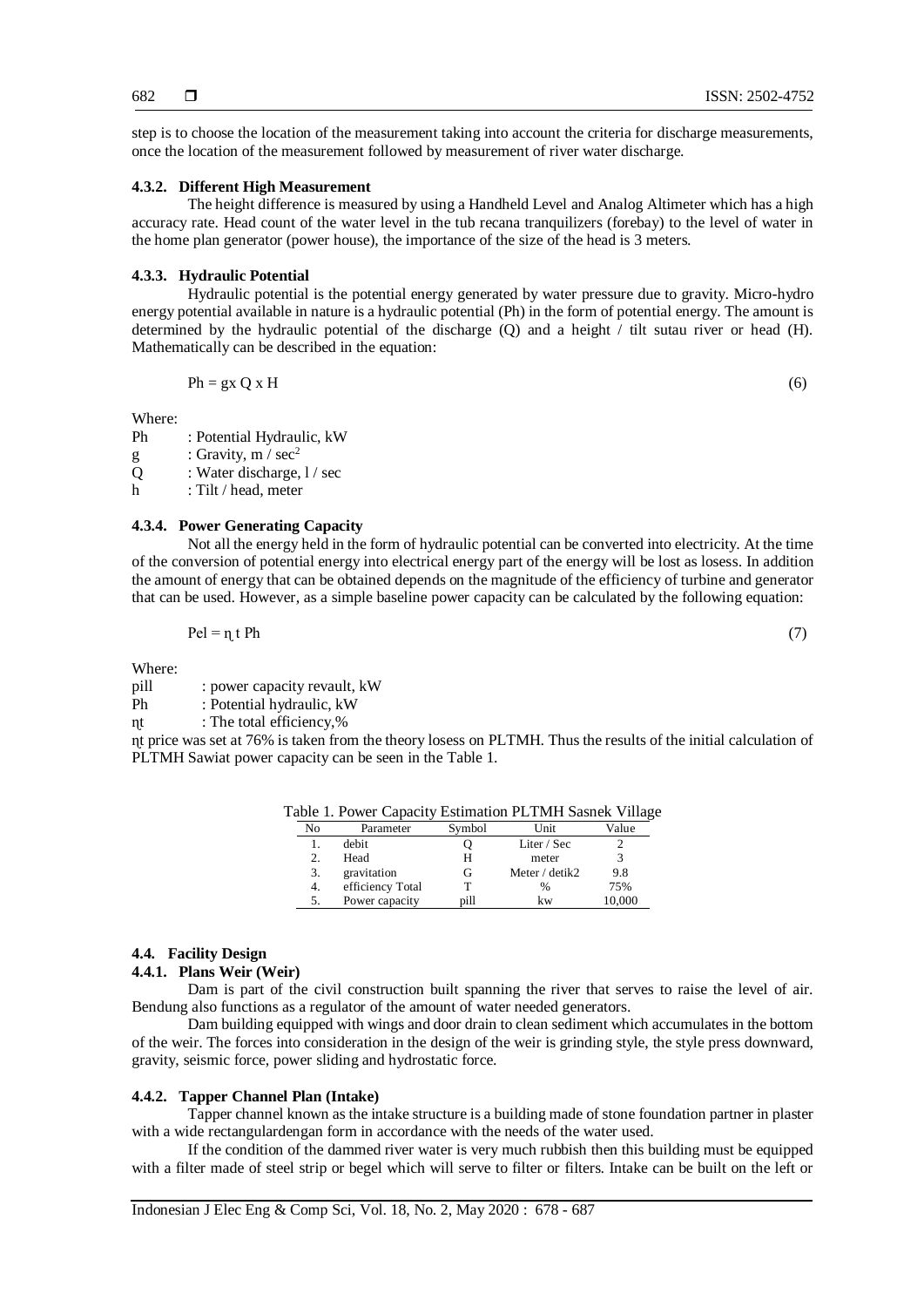683

right of the weir building known as the intake side or in front of the dam is called direct intake. Intake structure using stone masonry construction times (1: 3) with cement plaster.

Trashrack intake structure equipped with a series of plate-shaped iron bars as a buffer and filter junk fiber objects that are not expected to carry over with the flow of water.

## **4.4.3. Bearer Channel Plan (Headrace)**

Design lay-out of PLTMH equipped with bearer channel that carries water into the forebay. But in this design uses only as a penstock to the turbine inlet.

### **4.4.4. Soothing Body Plan (Forebay)**

Like a sedative is located near the weir building. Structures like tranquilizers such as masonry times (1: 3) consists of a settling basin (setting basin), spillway (spillway), tranquilizers trashrack and tub [20-23].

The building is commonly known as head tank that serves as a water reservoir located on the top side to flow into the turbine unit which is located at the bottom. The height difference between the water fall is known as the Head.

Bak sedative serves to control the flow of water in the pipe rapidly in the event of load fluctuations, soothing water flow before entering into the pipe rapidly, but it is also as the last screening of trash and sediment solid particles from entering the turbine.

The plan on the PLTMH Sasnek Calming Bath facility in design as well as Bak precipitator with kapasitas 20 - 50 liters / sec.

## **4.4.5. Rapid Plumbing Plan (Penstock)**

Rapid pipe is pressurized pipe that connects the turbine inlet sedative like. The material to be used as a penstock at Sawiat PLTMH is PVC. Factors that should be considered in the design of the penstock is pressure, pipe diameter, thickness, weight and ease of mobilization pipe [24-26]. The parameters necessary to determine rapidly the pipe diameter is: water flow, head, pipe length and the average angle of the pipe.

Having in mind these parameters then using the results of the data output can be determined optimum flow velocity in the pipe, then the pipe diameter and weight rapidly can be calculated.

The Rapid Pipe Length (penstock) for PLTMH Sasnek is 100 meters measured from like sedative - Turbine with diameter penstock 8''.

#### **4.4.6. House Plan Generator (Power House)**

Home generator in micro hydro schemes designed to protect the mechanical-electrical equipment such as turbines, generators and electronic control equipment on climate change in addition to the home station should also provide space and comfort for the operator. In addition the bottom floor of the house generator connected to sewers (tailrace) towards the river. Position floor of the house plants are at a considerable height from the base tailrace [27-30].

PLTMH plants home layout plan Sasnek is house-type plants on the ground or in the ground with a size of 4 x 8 meters. The foundation is designed for Cross Flow Turbine therefore storey house plants castings reinforced with reinforced concrete structure. As for the construction of buildings in the form of masonry with cement plaster. House building plant is also equipped with sewer (tailrace) along 20-50 meters with a size of 1 x 1 meter.

## **4.5. Hardware Design Mechanical-Electrical**

The equipment included in the mechanical-electrical components on the PLTMH is Turbine, Generator and Control System / Security.

## **4.5.1. Turbine Plans**

Based on the results of design and calculations for the scheme PLTMH Sasnek turbines proposed for use is Turbine Crossflow T-14 D 400 which is a local product (Sorong, Papua) with turbine efficiency reached 0.75%, the shaft speed 2500 rpm and the power of the turbine shaft 50 Kw move generator with an output of 10 kW, 220 V, 50 Hz, the maximum condition. In this turbine consists of: Base frame, Inlet Valve, Hang Regulator and Rotor (Runner). Base frame made of Mild Steel, Profiles "U", equipped with armature planted in the foundation and open-flume to direct wastewater into waterways [31-34].

Turbine housing are made of mild steel, iron plate with a certain thickness so that a sturdy turbine construction. Rotor (runner) made of iron FCD, on the left and right side bearing placed runner attached to the turbine. Turbines in use for PLTMH Sasnek shown in Figure 4. Power capacity calculation results PLTMH Sasnek South Sorong regency based on survey results detail can be seen on Table 2.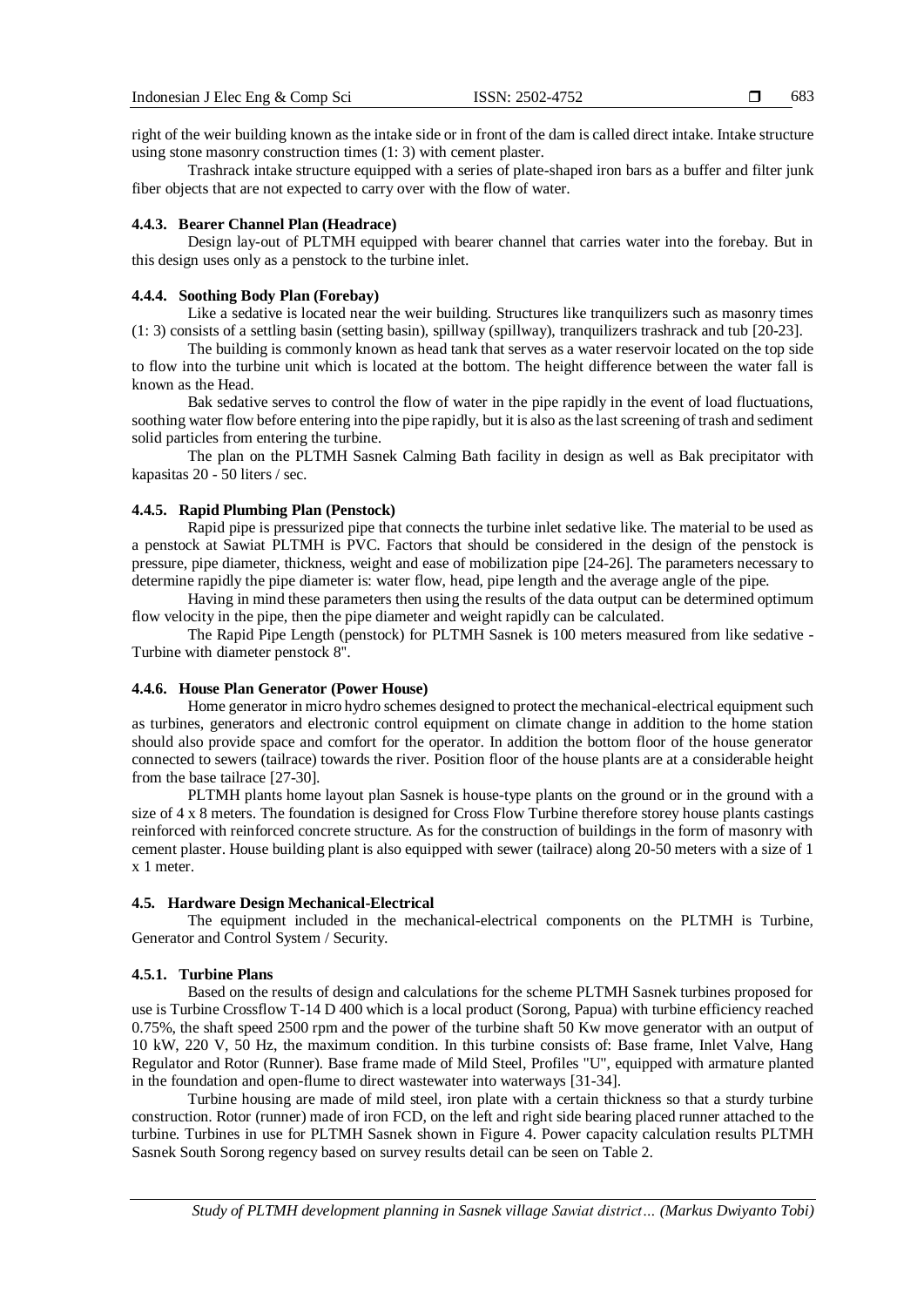

Figure 4. Turbines in use for PLTMH Sasnek

| Table 2. Power Capacity Calculation Results PLTMH Sasnek South Sorong Regency Based on Survey |                |  |
|-----------------------------------------------------------------------------------------------|----------------|--|
|                                                                                               | Doculte Dotail |  |

| комиз декан                        |           |        |              |
|------------------------------------|-----------|--------|--------------|
| <b>Parameter</b>                   | Symbol    | Value  | Unit         |
| Turbine type                       | crossflow |        |              |
| Type                               | $T-14$    |        |              |
| debit design                       | Q         | 20     | liters / sec |
| Head                               | н         | 3      | М            |
| diameter Runner                    | D         | 400    | mm           |
| unit Debit                         | Omax      | 20-100 | $1/$ sec     |
| Speed unit                         |           |        |              |
| Runner width, mm                   |           | 200    | mm           |
| Turbine Speed                      | N         | 1500   | rpm          |
| Turbine efficiency                 | Ntur      | 0.75   | Fraction     |
| Mechanical Transmission Efficiency | Ntrm      | 0.95   | Fraction     |
| efficiency Generator               | Ngen      | 0.9    | Fraction     |
| Hydraulic potential                | Ph        | 3      | kW           |
| Turbine Power Capacity             | Ptur      | 50     | kW           |
| Power Capacity Generator           | Pgen      | 10     | kW           |
|                                    |           |        |              |

(See Appendix: TURBINE SPECIFICATIONS: crossflow T-14 D400)

# **4.5.2. Generator Plan**

At PLTMH Sasnek rotation of the turbine shaft from the calculation of the flow of water is 2 liters/sec, while the rotation needed a generator to produce electrical power is 1500 rpm then by way increases the flow rate of discharge and the volume of water required body mounting container reserves by raising capacity his shelter. PLTMH Sasnek shaped mechanical transmission pulley with appropriate diameter ratio associated with V-Belt [35-38].

As for the technical specifications of the PLTMH Generator Sasnek is: 1-phase AC Synchronous Generator 220 V, 50 Hz 1500 rpm, the power factor of 1 x 10 kW, generator capacity of 10 kW. The planned form of the generator shown in Figure 5.



Figure 5. Plan Form Generator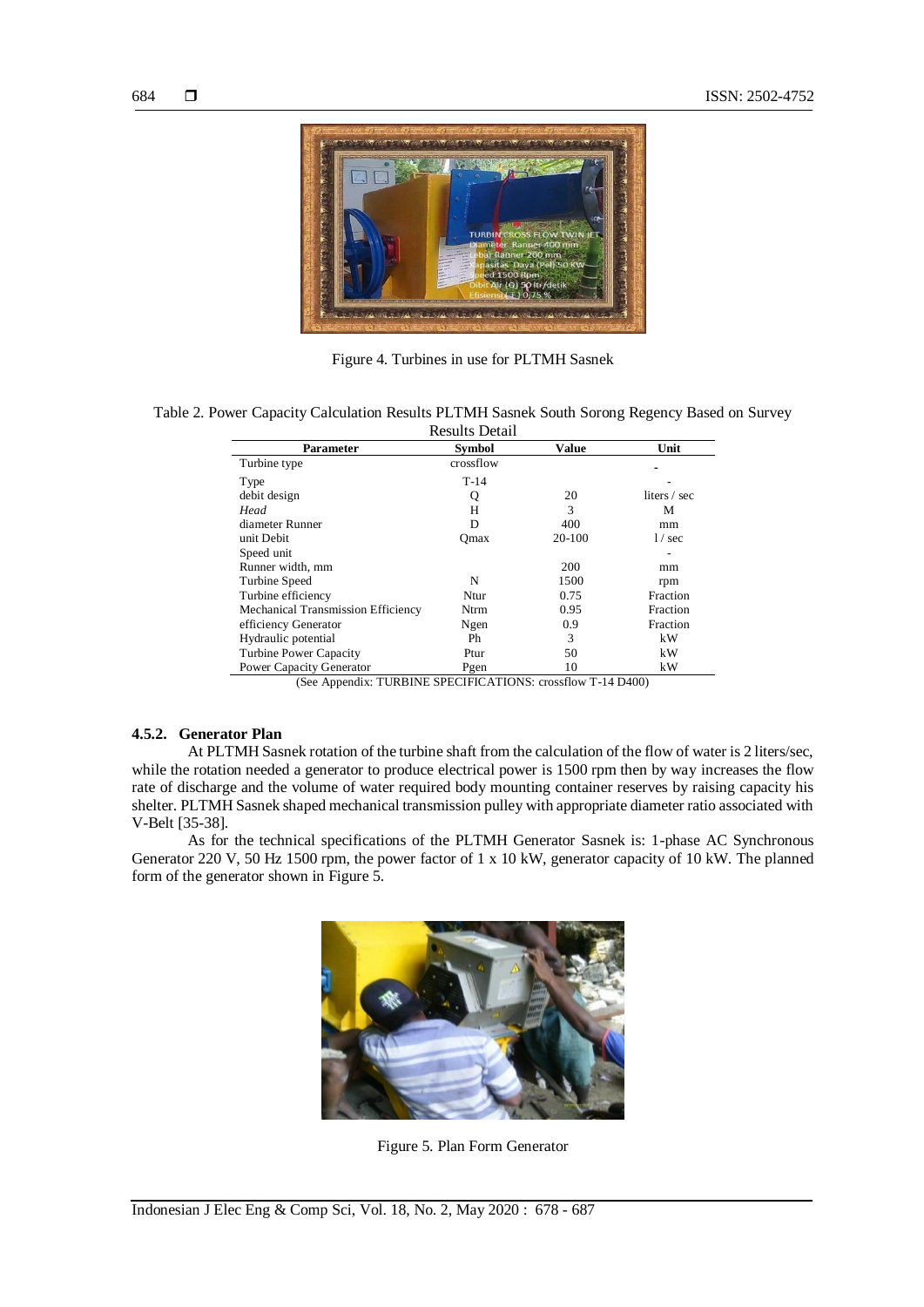## 685

#### **4.5.3. Control Systems Plan and Security**

Remember about location of PLTMH Sasnek in remote areas, so control system used type of Electronic Load Controller (ELC). With this system load fluctuations will be set and adjusted automatically by the ELC. The construction work of unit PLTMH Sasnek South Sorong Regency can be seen on Tables 3 to 5.

Table 3. Technical Specifications of Work Plan Transmission Construction Work One (1) Unit Pltmh Sasnek South Sorong Regency

| DOUGH DOLONG INCRUITY       |                             |  |
|-----------------------------|-----------------------------|--|
| <b>Transmission network</b> |                             |  |
| Length Network              | 3000 meters                 |  |
| Tension                     | 220 Volt                    |  |
| Type / Size Cable           | Tic Cables 2 x 70 mm        |  |
| Type Column                 | Iron (Standard Network JTM) |  |
| Number of Poles             | 300 Trunk                   |  |
| Accesorries                 | <b>SPLN</b>                 |  |
| Grounding/Earthing          | <b>SPLN</b>                 |  |

| Table 4. Technical Specifications of Turbines Plan to be in Use Construction Work One Unit Pltmh Sasnek |  |  |  |  |
|---------------------------------------------------------------------------------------------------------|--|--|--|--|
| $\mathbb{C}$ outh $\mathbb{C}$ cannot December                                                          |  |  |  |  |

| South Sorong Regency    |                       |  |  |
|-------------------------|-----------------------|--|--|
| Turbine                 |                       |  |  |
| Type                    | Crossflow T-14 D 300  |  |  |
| Power                   | 50 kW                 |  |  |
| Speed Unit              | 38.00                 |  |  |
| <b>Head Gross</b>       | 3 meters              |  |  |
| Water discharge Optimum | $20-100$ liters / sec |  |  |
| Turbine Speed           | $2500$ rpm            |  |  |
| Efficiency              | 0.75                  |  |  |

Table 5. Technical Specifications of Generator Plans, and Transmission Control System Mechanical Construction Work One Unit Sasnek Pltmh-Sawiat South Sorong Regency

| Generator                    |                  |  |  |  |
|------------------------------|------------------|--|--|--|
| Type                         | AC Sync 1 Phase  |  |  |  |
| Power rating                 | $1 \times 10$ kW |  |  |  |
| Frequency                    | 50 Hz            |  |  |  |
| <b>AVR</b>                   | Standard         |  |  |  |
| Phase / Pole                 | 1 Phase          |  |  |  |
| Shaft Speed                  | 1500 rpm         |  |  |  |
| Tension                      | $220$ Volt       |  |  |  |
| Power factor                 | 0.8 Frasi        |  |  |  |
| Efficiency                   | 0.9              |  |  |  |
|                              |                  |  |  |  |
|                              | Control system   |  |  |  |
| ELC<br>Type                  |                  |  |  |  |
| Power rating                 | $10 \text{ kW}$  |  |  |  |
| Tension<br>220 Volt          |                  |  |  |  |
|                              |                  |  |  |  |
| Mechanical transmission      |                  |  |  |  |
| Round Axis Turbine<br>rpm    |                  |  |  |  |
| <b>Round Shaft Generator</b> | $1500$ rpm       |  |  |  |
| Pulley ratio                 | 1.5              |  |  |  |
| Type / Type Belt             | V-Belt           |  |  |  |

#### **4.6. Transmission Network Design**

The main parameters in the design of the transmission network on micro-hydro plant is to determine network length, a large voltage (low voltage network or medium voltage network JTR JTM), the type and size of cable, pole type (iron), high mast and pole number [39-42]. PLTMH Sasnek transmission network for use Medium Voltage Networks (JTM) 240v along 3000 meters.

Cables used type of aluminum with a conductance (resistance) at 36.72 MS / m supported by iron pillars (Standard JTM - PLN) with a height of 12 meters as much as  $\pm$  300 rods.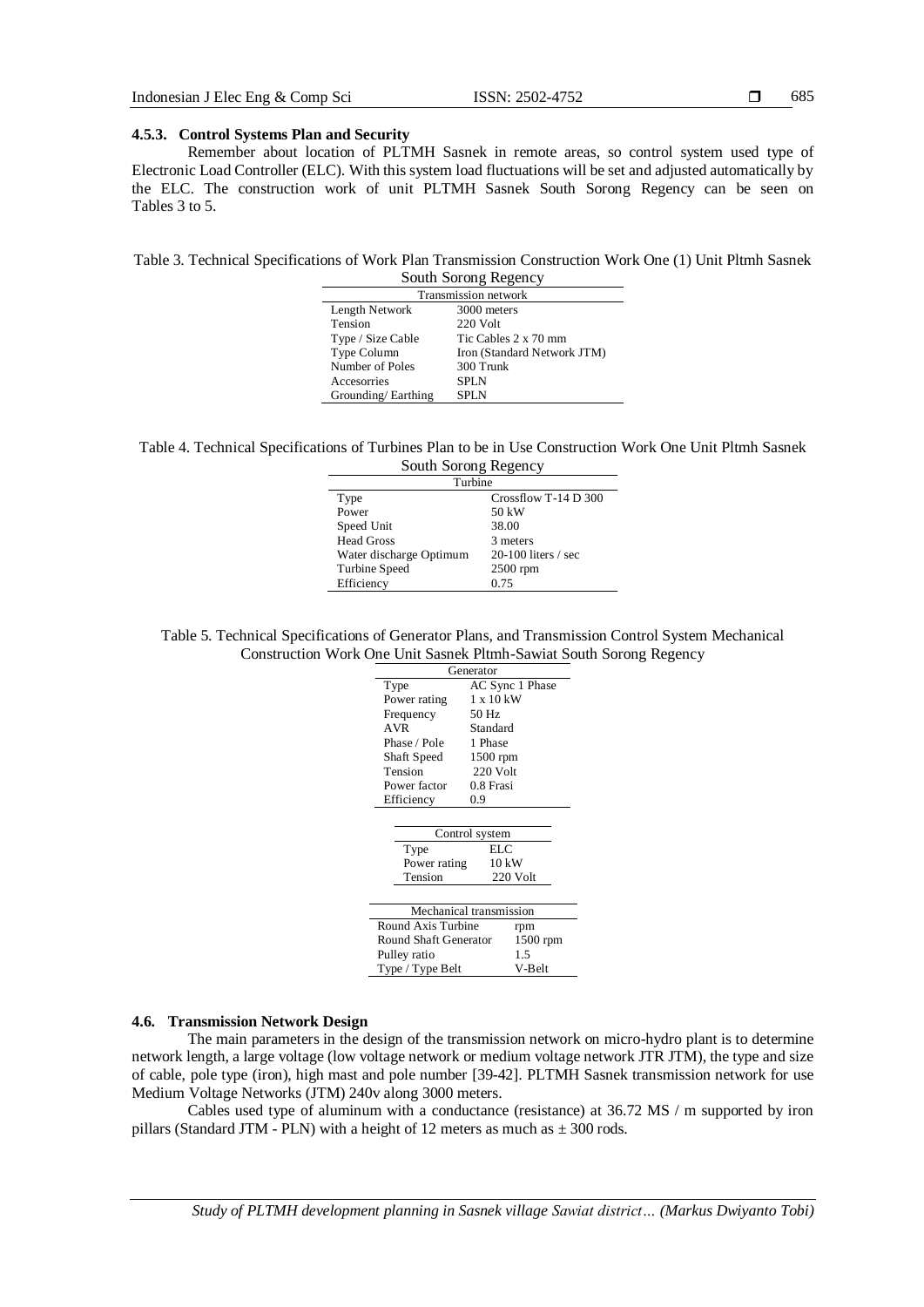#### **4.7. Budget Plan for Rehabilitation PLTMH Sasnek**

The budget forecasts for the cost of development of PLTMH activities Sasnek, Sawiat District, South Sorong regency amounted 2.370.046.000.00, Budget Plans is calculated based on the economic conditions in 2016, data is taken from the Basic Price Material issued by the Government of South Sorong Regency in 2016.

For the record the cost of development of PLTMH Sasnek Sawiat District in South Sorong regency due to accessibility goods / services in this region can only be achieved by means of land transportation and marine.

## **5. CONCLUSION**

After the measurement of water discharge, discharge obtained at 2 liters / second of the measurement area 5 m2 and average water velocity 00.65 m / d. However, due to the condition of the river water flowing throughout the year in the sense of never dried, then used a correction factor of 0.75. Thus the flow that can be used is equal to 0.65 m3 / d.

Based on the analysis of the potential contained in Sasnek PLTMH, it can be calculated Distribution Grid sourced from Sasnek PLTMH is 10 KW.

#### **REFERENCES**

- [1] Effendy, Machmud. "*Design of Induction Motor And Generator (Misg) In Microhydro Power Plants."* Transmission, vol. 11, no. 2, 28 Mar. 2012, pp. 71-76.
- [2] Mahalla, Mahalla, Suharyanto Suharyanto, and M. Isnaeni. "IMAG Performance Evaluation on Cokro Tulung Micro Hydro Power Station in Klaten Regency." *National Journal of Electrical Engineering and Information Technology* 2.1 (2013): 72-77.
- [3] Napitupulu Janter. "Mini Hydro Power Plant (micro power plants) in the Management of Green Energy." *Journal DA*, Department of Electrical Engineering University of Darma Great Medan. 2012: JDA 21-25.
- [4] Tobi, Markus Dwiyanto. "Optimization Effect of Power Transformer Feeder for Development Expenses, Minimizing the Disruption and Deficit in The Electricity Charges Ow-West Papua." *Electro Luceat*. 2017. Vol 3. (1): 10-18.
- [5] Tobi, Markus Dwiyanto, and Vina N. Van Harling. "Analysis of Experiment Characteristics 0f Zero-Load 1 Phase Induction Generators." *Electro Luceat,* 5.1 (2019): 12-22.
- [6] Setyo Putro Yogi Suryo, Tri Sudarsono Pitojo, Hadi Wicaksono Prima. "Planning Studies Micro Hydro Power (PLTMH) on the river tumbles Village Atei Atei Sanamang Mantikai Katingan District of Central Kalimantan Province." *Scientific Journal of UB*. 2012. Vol 48 (2): 24-35.
- [7] Al-Ogaili, Ali Saadon, et al. "Design and Experimental Results of Universal Electric Vehicle Charger Using DSP." *TELKOMNIKA (Telecommunication, Computing, Electronics and Control),* 16.4 (2018): 1435-1444.
- [8] Wahyono, Tulus Djoko. "Design and manufacture of MHP synchronization tool panels with PLN low voltage networks". Diss Gadjah Mada University, 2008.
- [9] Warsino, S. *"Preliminary Study of Mechanical and Electrical System Design Power mini-hydro*". National Seminar, Department of Electrical Engineering Faculty of Industrial Engineering Semarang Sultan Agung Islamic University. 2008.
- [10] Arindya, Radita. "A Variable Speed Wind Generation System Based on Doubly Fed Induction Generator." *Bulletin of Electrical Engineering and Informatics (BEEI)*, 2.4 (2013): 272-277.
- [11] Daryabad, Habib. "Investigating the Effect of Demand Side Management on the Power System Reliability." *Bulletin of Electrical Engineering and Informatics (BEEI),* 4.2 (2015): 96-102.
- [12] Razali, Nur Farhana Mohd, et al. "Electrical characteristic of photovoltaic thermal collector with water-multiwalled carbon nanotube nanofluid flow." *Indonesian Journal of Electrical Engineering and Computer Science (IJEECS),*  13.1 (2019): 324-330.
- [13] Rukman, Nurul Shahirah Binti, et al. "Electrical and thermal efficiency of air-based photovoltaic thermal (PVT) systems: An overview." *Indonesian Journal of Electrical Engineering and Computer Science (IJEECS),* 14.3 (2019): 1134-1140.
- [14] Setiadi, Herlambang, and Karl O. Jones. "Power system design using firefly algorithm for dynamic stability enhancement." *Indonesian Journal of Electrical Engineering and Computer Science (JEECS),* 1.3 (2016): 446-455.
- [15] Kamil Haval Sardar, Said Dalila Mat, Mustafa Mohd Wazir, Miveh Mohammad Reza, Ahmad Nasarudin. "Lowvoltage ride-through for a three-phase four-leg photovoltaic system using SRFPI control strategy". *International Journal of Electrical and Computer Engineering (IJECE)*, 9.3 (2019): pp. 1524-1530.
- [16] Sugiri, Agus, and A. Yudi Eka Risano. "Study of Potential Micro Hydro Power Plant (PLTMH) in Cikawat River, Talang Mulia Village, Padang Cermin District, Pesawaran Regency, Lampung Province." *Mechanical Engineering Scientific Journal* 1.1 (2013).
- [17] Parabelem TDR 2011. "Analysis of micro hydro power plant (PLTMH) At Watershed Ongkak In the village Muntoi Mongondow Mongondow Bolaang". *Research Journal Saintek*. 2011 Vol. 16 (2): 160-171.